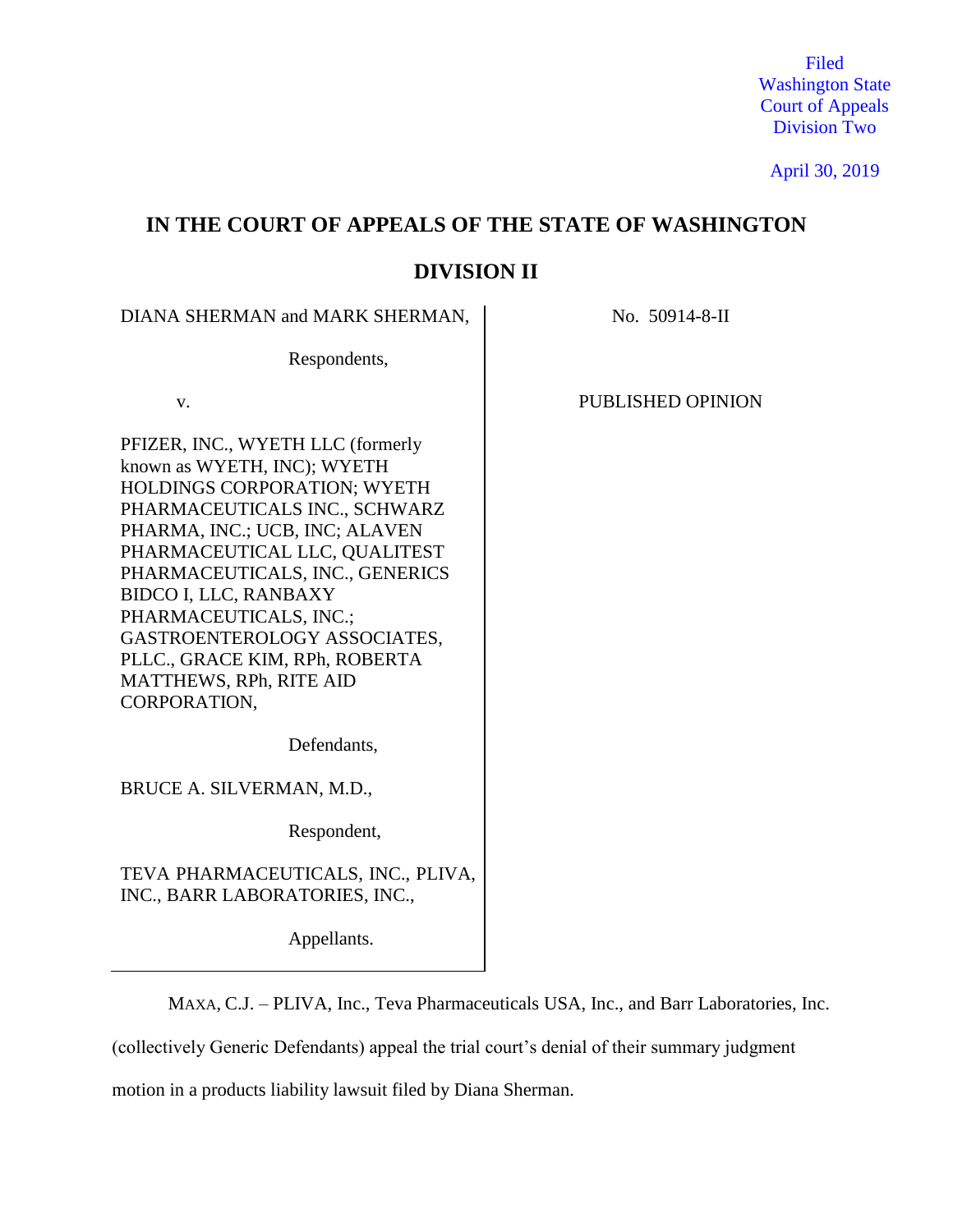$\overline{a}$ 

The Generic Defendants are manufacturers of metoclopramide, the generic version of the prescription drug Reglan. Sherman developed a movement disorder called tardive dyskinesia after taking metoclopramide for six years as prescribed by Dr. Bruce Silverman. She filed a lawsuit against the Generic Defendants, alleging that they had violated the Washington Product Liability Act (WPLA), chapter 7.72 RCW, by failing to provide adequate warnings about the risk of developing tardive dyskinesia associated with using metoclopramide.

Sherman's duty to warn claim against the Generic Defendants derives from federally approved changes to the Reglan label, also known as the "package insert," that in 2004 and 2009 strengthened the warnings about using metoclopramide. Sherman claims that the Generic Defendants violated their duty to warn in two ways. First, they failed to update their package inserts for generic metoclopramide to reflect the strengthened warnings on the revised Reglan labels. Second, they failed to communicate the strengthened warnings to Dr. Silverman and the physician community in general in other ways besides in their package inserts.

We hold that the trial court erred in denying the Generic Defendants' summary judgment motion regarding (1) Sherman's "failure to update" claim because Dr. Silverman's testimony that he did not read any package inserts precluded any genuine issue of fact as to whether the Generic Defendants' failure to update their metoclopramide warnings proximately caused her tardive dyskinesia; and (2) Sherman's "failure to communicate" claim because, under the facts of this case, the Generic Defendants had no duty under the WPLA to communicate warnings by means other than the package insert.<sup>1</sup>

 $<sup>1</sup>$  The Generic Defendants also argue that federal law preempts any state law claims for failing to</sup> provide the strengthened warnings. Because we reverse on other grounds, we do not address this argument.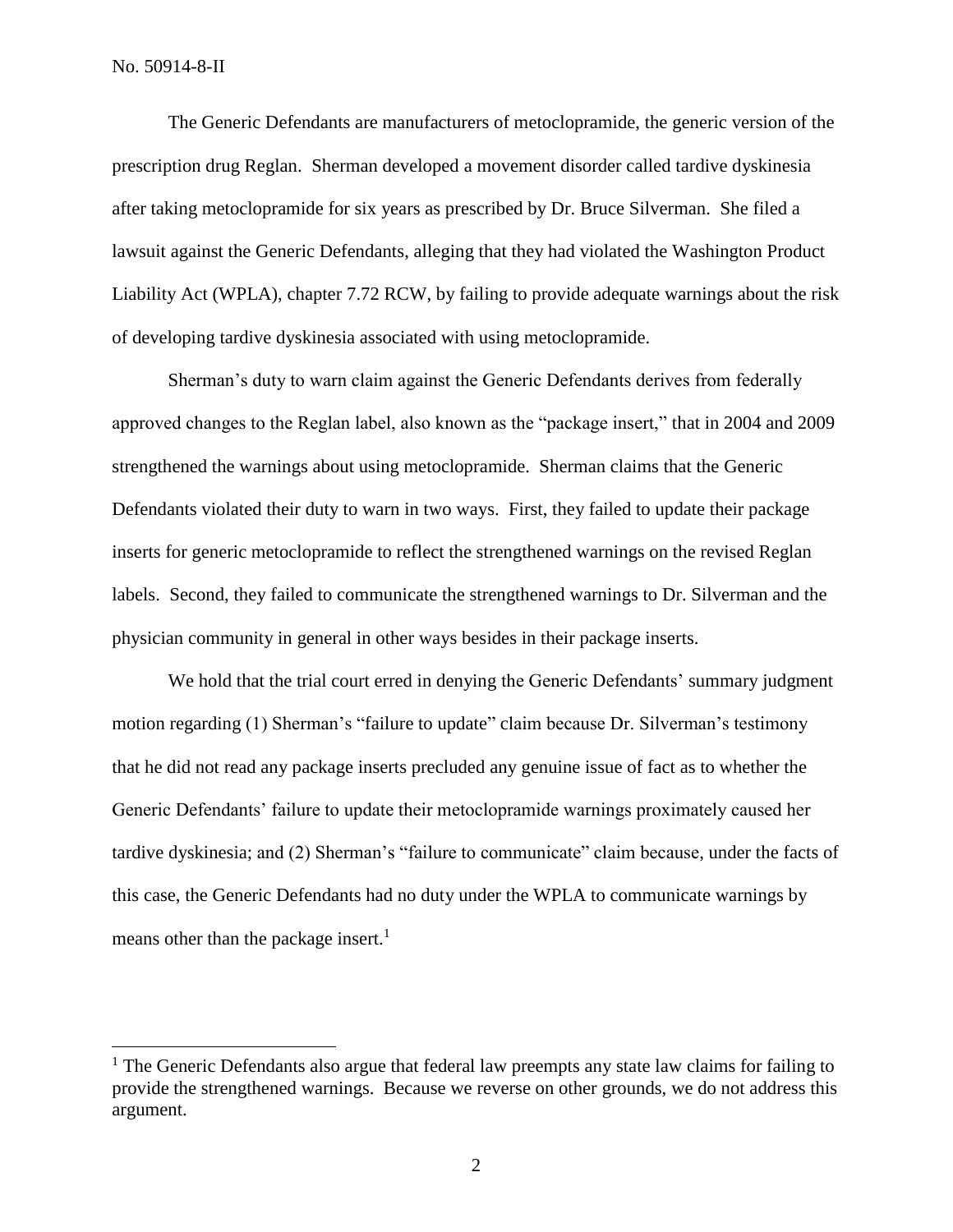Accordingly, we reverse the trial court's order denying the Generic Defendants' summary judgment motion and remand for the trial court to dismiss Sherman's claims against the Generic Defendants.

## FACTS

## *Prescription for Metoclopramide*

Metoclopramide is a prescription medication that is used for the treatment of gastroesophageal reflux. A known risk of using metoclopramide includes the development of tardive dyskinesia, a neurological disorder characterized by abnormal involuntary movements.

Sherman first saw Dr. Silverman in 2003 for severe digestive issues. After other treatments failed to relieve Sherman's symptoms, Dr. Silverman prescribed metoclopramide. While on metoclopramide, Sherman's digestive symptoms improved significantly. She stayed on metoclopramide from September 2004 to December 2010.

Dr. Silverman evaluated Sherman regularly while she was on metoclopramide and before 2010 did not see any indication that she was experiencing involuntary movements. However, in June 2010, Sherman began experiencing involuntary movements. In August 2011, she was diagnosed with tardive dyskinesia.

#### *Package Insert Warnings*

Beginning in 1985, the package insert for Reglan contained a warning stating that tardive dyskinesia may develop in patients treated with metoclopramide. The warning stated that the risk of developing the syndrome was "believed to increase with the duration of treatment and the total cumulative dose." Clerk's Papers (CP) at 715. The warning also stated that "[e]xtrapyramidal symptoms, manifested primarily as acute dystonic reactions, occur in approximately 1 in 500 patients" treated with metoclopramide. CP at 715. Under the dosage and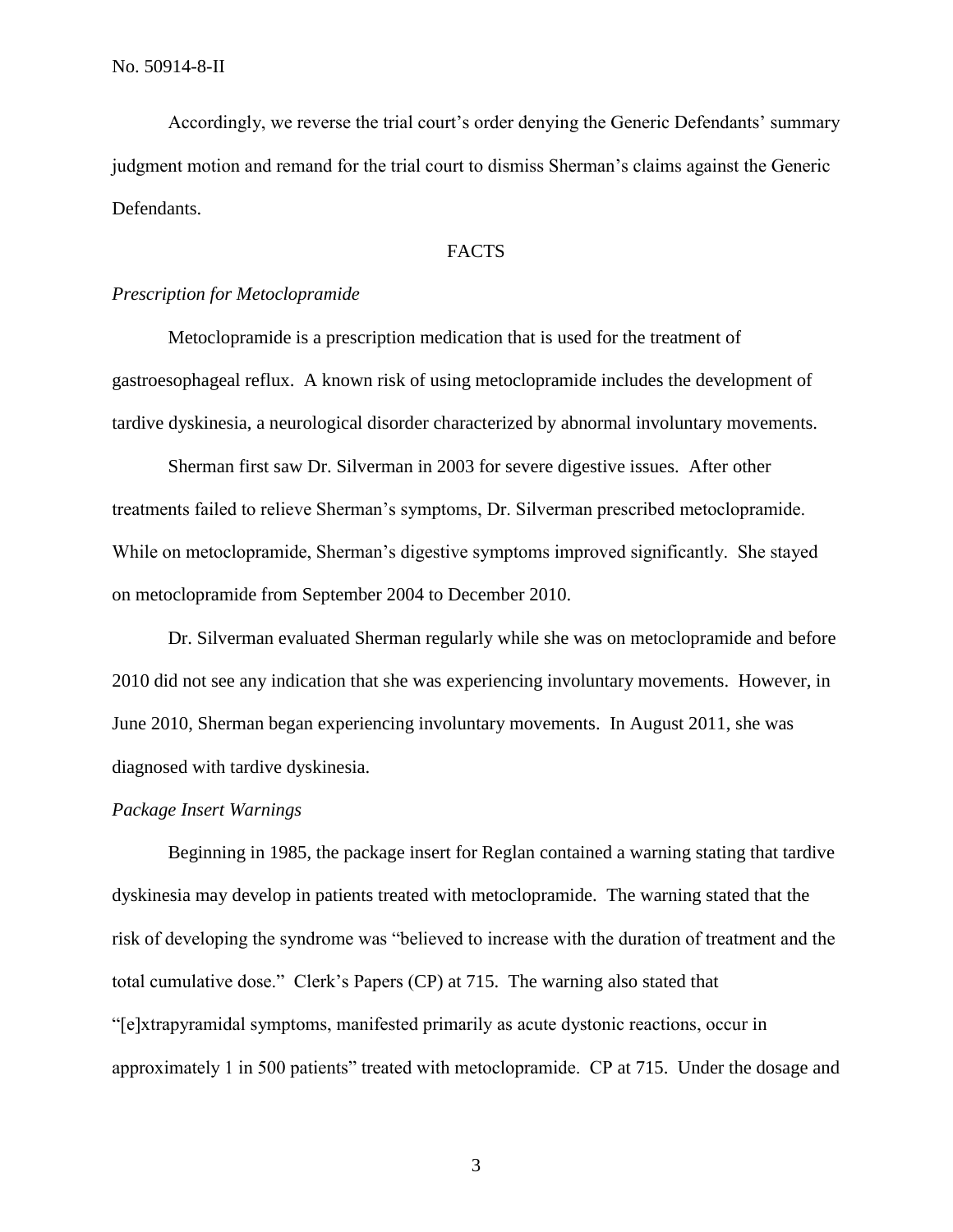administration section, the package insert stated that "[t]herapy longer than 12 weeks has not been evaluated and cannot be recommended." CP at 716.

In 2004, the brand-name manufacturer revised the Reglan package insert. Both the indications and usage section and the dosage and administration section of the revised package insert contained a statement that therapy with metoclopramide "should not exceed 12 weeks in duration." CP at 766. There was no change to the reference to tardive dyskinesia in the warnings section.

In 2009, the Food and Drug Administration (FDA) required the brand-name manufacturer to add a "black box warning" to the Reglan package insert. CP at 84. The warning was placed at the top of the package insert and stated:

#### WARNING

## TARDIVE DYSKINESIA

Treatment with metoclopramide can cause tardive dyskinesia, a serious movement disorder that is often irreversible. The risk of developing tardive dyskinesia increases with duration of treatment and total cumulative dose. Metoclopramide therapy should be discontinued in patients who develop signs or symptoms of tardive dyskinesia. There is no known treatment for tardive dyskinesia. In some patients, symptoms may lessen or resolve after metoclopramide treatment is stopped. Treatment with metoclopramide for longer than 12 weeks should be avoided in all but rare cases where therapeutic benefit is thought to outweigh the risk of developing tardive dyskinesia.

See WARNINGS.

### CP at 503.

The warnings section of the revised package insert contained additional information about tardive dyskinesia, including that "one published study reported a TD [tardive dyskinesia] prevalence of 20% among patients treated for at least 12 weeks." CP at 507. The warning concluded, "Treatment with metoclopramide for longer than 12 weeks should be avoided in all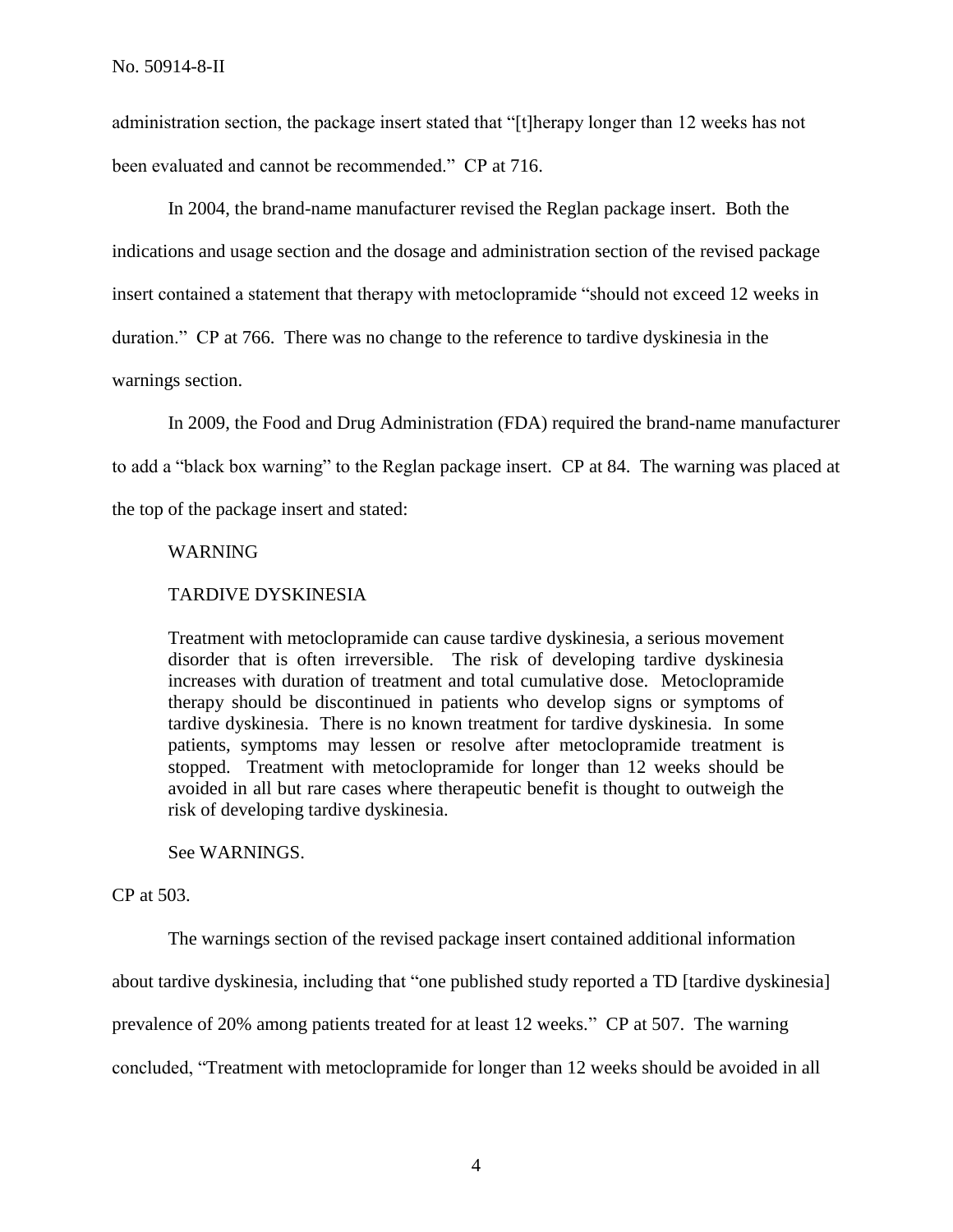but rare cases where therapeutic benefit is thought to outweigh the risk of developing TD." CP at 507.

#### *Complaint*

 $\overline{a}$ 

In 2013, Sherman filed a complaint against the Generic Defendants and others.<sup>2</sup> In her amended complaint, she asserted a WPLA claim against the Generic Defendants for failing to provide adequate warnings to doctors regarding the use of metoclopramide. Specifically, Sherman alleged that the Generic Defendants had breached their duty to provide adequate warnings by failing (1) to update their package inserts for metoclopramide to match the strengthened warnings added to the Reglan label in 2004 and 2009, and (2) to communicate the new warning information in the revised Reglan labels to doctors through other means.

In his deposition, Dr. Silverman stated that he was aware when he prescribed metoclopramide for Sherman that one of the potential risks was development of some sort of movement disorder. For any patient on metoclopramide, including Sherman, he would always watch for movement disorders. Dr. Silverman stated that he was not aware of any clinician who had actually observed tardive dyskinesia associated with using metoclopramide, but that at some point "word got around" that tardive dyskinesia was something for which doctors should be looking. CP at 192.

However, Dr. Silverman testified that he did not read package inserts and did not recall ever reading a package insert. He did not use package inserts to learn about medications. Specifically, Dr. Silverman testified that he had never read a package insert for Reglan or

<sup>&</sup>lt;sup>2</sup> Sherman also named as defendants Dr. Silverman and his medical group, the brand-name manufacturers of Reglan, and the pharmacy and pharmacist who filled the prescription. Sherman apparently settled her claims with the brand-name manufacturers, and the trial court dismissed her claims against the pharmacy and pharmacist. The claims against Dr. Silverman and his medical group apparently are pending.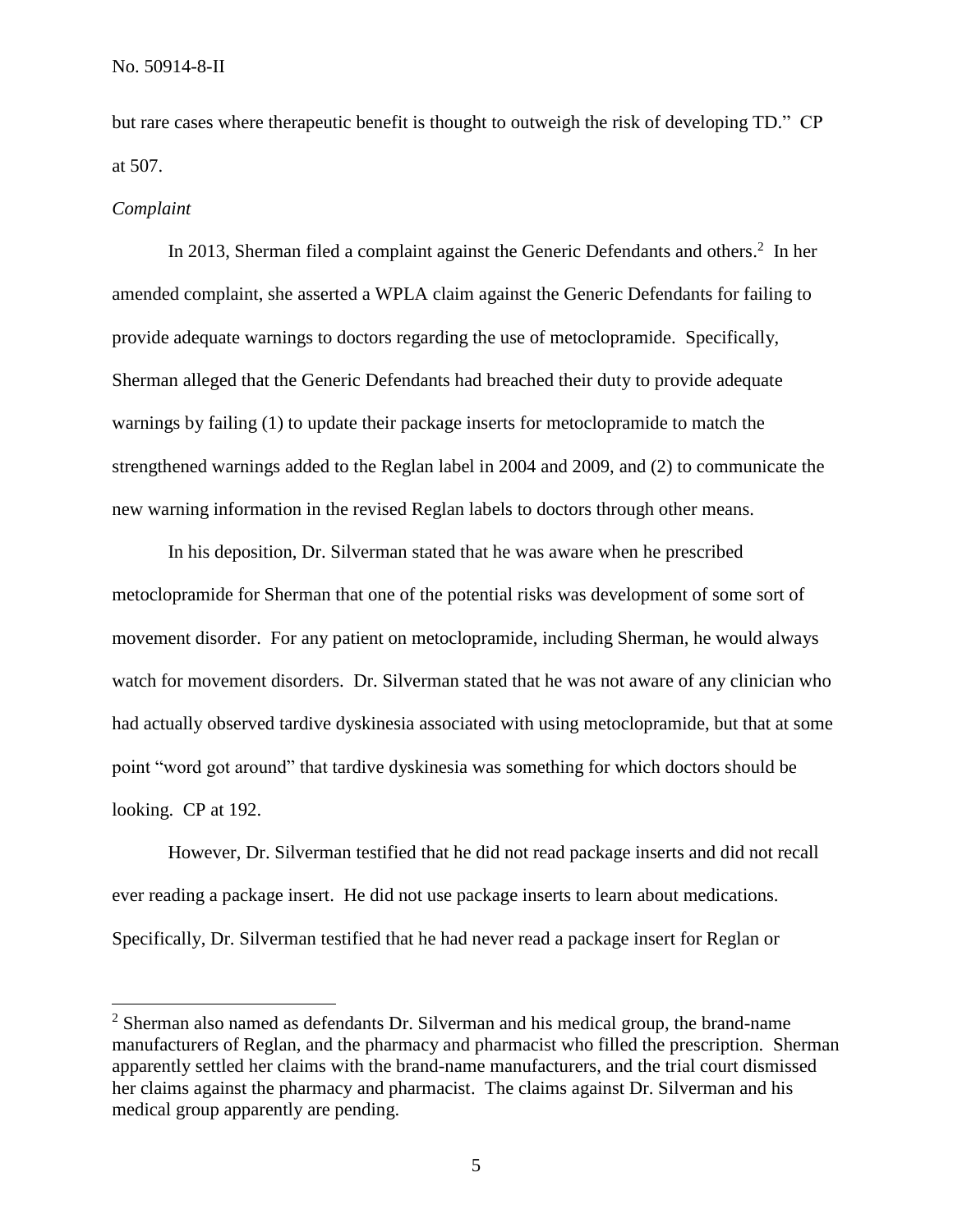$\overline{a}$ 

metoclopramide. He also did not recall ever seeing a "Dear Doctor" letter<sup>3</sup> from a drug manufacturer. CP at 178. He said that such letters might have been in a stack of mail he received every day that he never opened. But he generally did not learn new information about medications through the mail.

Regarding his treatment of Sherman, Dr. Silverman testified that he did not rely on any package insert for Reglan or for generic metoclopramide when deciding whether to initially prescribe metoclopramide and whether to continue prescribing metoclopramide. Similarly, he stated that any changes to the package inserts for metoclopramide did not impact his prescription decision because he did not look at them. Instead, he relied on his clinical training and experience, the experience of his colleagues and associates, and his mentors and people in the academic world who he respected.

The Generic Defendants filed a motion for summary judgment. In support, they relied on Dr. Silverman's deposition testimony to argue that any failure to warn could not be the proximate cause of Sherman's condition as a matter of law. The trial court denied the summary judgment motion.

The Generic Defendants filed a motion for discretionary review of the trial court's ruling. A commissioner of this court granted the motion. Ruling Granting Review, *Sherman v. PLIVA, Inc*., No. 50914-8-II (Wash. Ct. App. Feb. 28, 2018). 4

 $3 A$  "Dear Doctor" letter is a communication drug manufacturers send to doctors providing additional information regarding medications they produce. *See PLIVA, Inc. v. Mensing*, 564 U.S. 604, 615, 131 S. Ct. 2567, 180 L. Ed. 2d 580 (2011); 21 C.F.R. 200.5.

<sup>&</sup>lt;sup>4</sup> Sherman initially argues that we should hold that the commissioner erred in granting discretionary review under RAP 2.3(b)(1) because the trial court did not commit obvious error. However, to challenge the commissioner's ruling, Sherman was required to file a motion to modify that ruling under RAP 17.7(a). She failed to file a motion to modify. Therefore, we decline to consider this argument.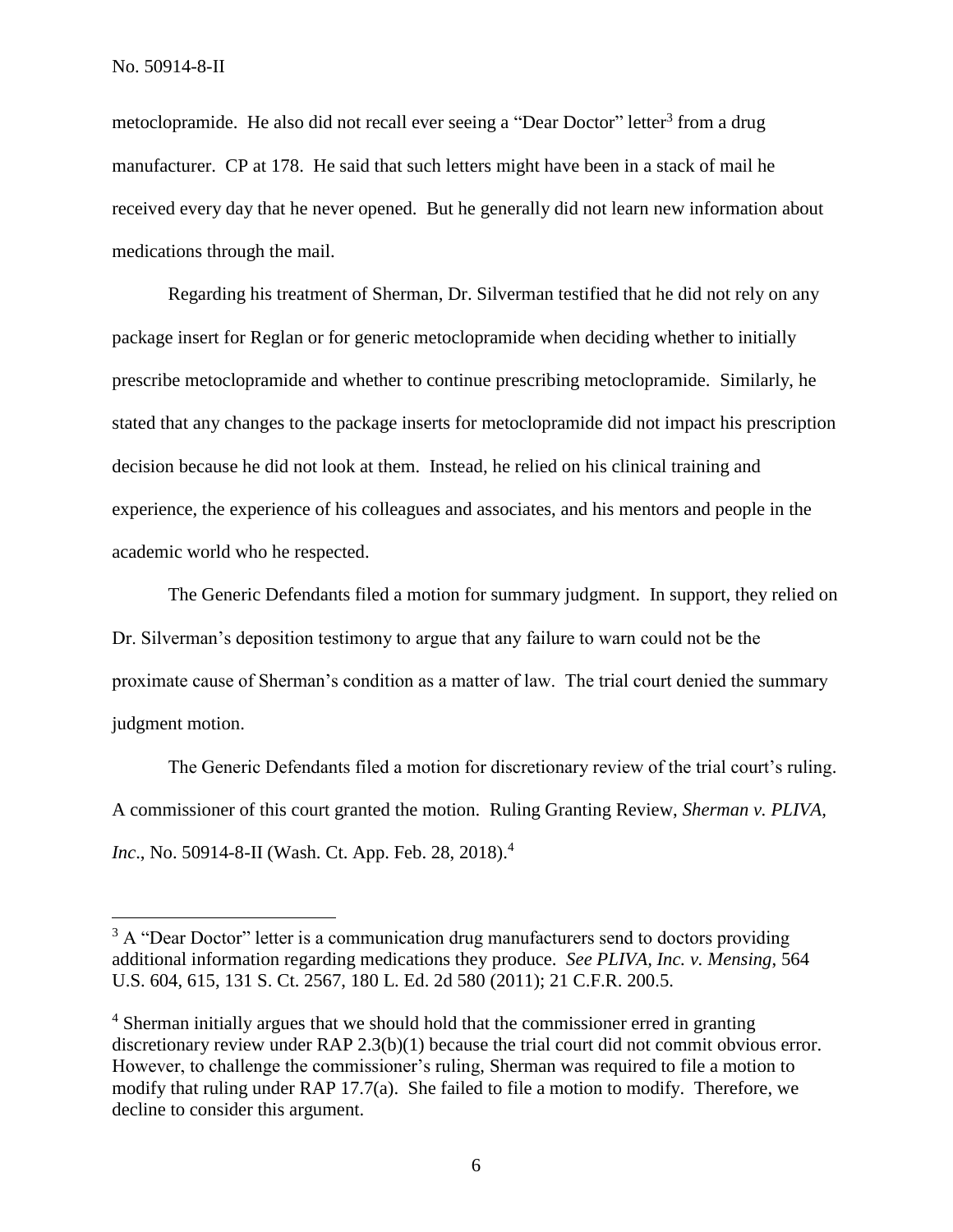## ANALYSIS

## A. LEGAL PRINCIPLES

1. Summary Judgment Standard of Review

We review a trial court's decision on a summary judgment motion de novo. *Zonnebloem, LLC v. Blue Bay Holdings, LLC*, 200 Wn. App. 178, 182, 401 P.3d 468 (2017). We view all facts and reasonable inferences drawn from those facts in the light most favorable to the nonmoving party. *Id.* Summary judgment is appropriate if there are no genuine issues of material fact and the moving party is entitled to judgment as a matter of law. *Id.* A genuine issue of material fact exists if reasonable minds could disagree on the conclusion of a factual issue. *Id.* at 183.

The moving party bears the initial burden of proving that there is no genuine issue of material fact. *Id.* A defendant can move for summary judgment based on the contention that there is an absence of evidence to support the plaintiff's claim. *Id.* The burden then shifts to the plaintiff to present specific facts that rebut the defendant's contention and show a genuine issue of material fact. *Id.* Summary judgment is appropriate if a plaintiff fails to present sufficient evidence on all essential elements of the claim. *Clark County Fire Dist. No. 5 v. Bullivant Houser Bailey PC*, 180 Wn. App. 689, 699, 324 P.3d 743 (2014).

2. RCW 7.72.030 – Duty to Warn

Under the WPLA, a product manufacturer can be liable for the failure to provide adequate warnings regarding the product if that product caused harm to the plaintiff. *See O'Connell v. MacNeil Wash Sys. Ltd.*, 2 Wn. App. 2d 238, 246, 409 P.3d 1107 (2017). RCW 7.72.030(1) states:

A product manufacturer is subject to liability to a claimant if the claimant's harm was proximately caused by the negligence of the manufacturer in that the product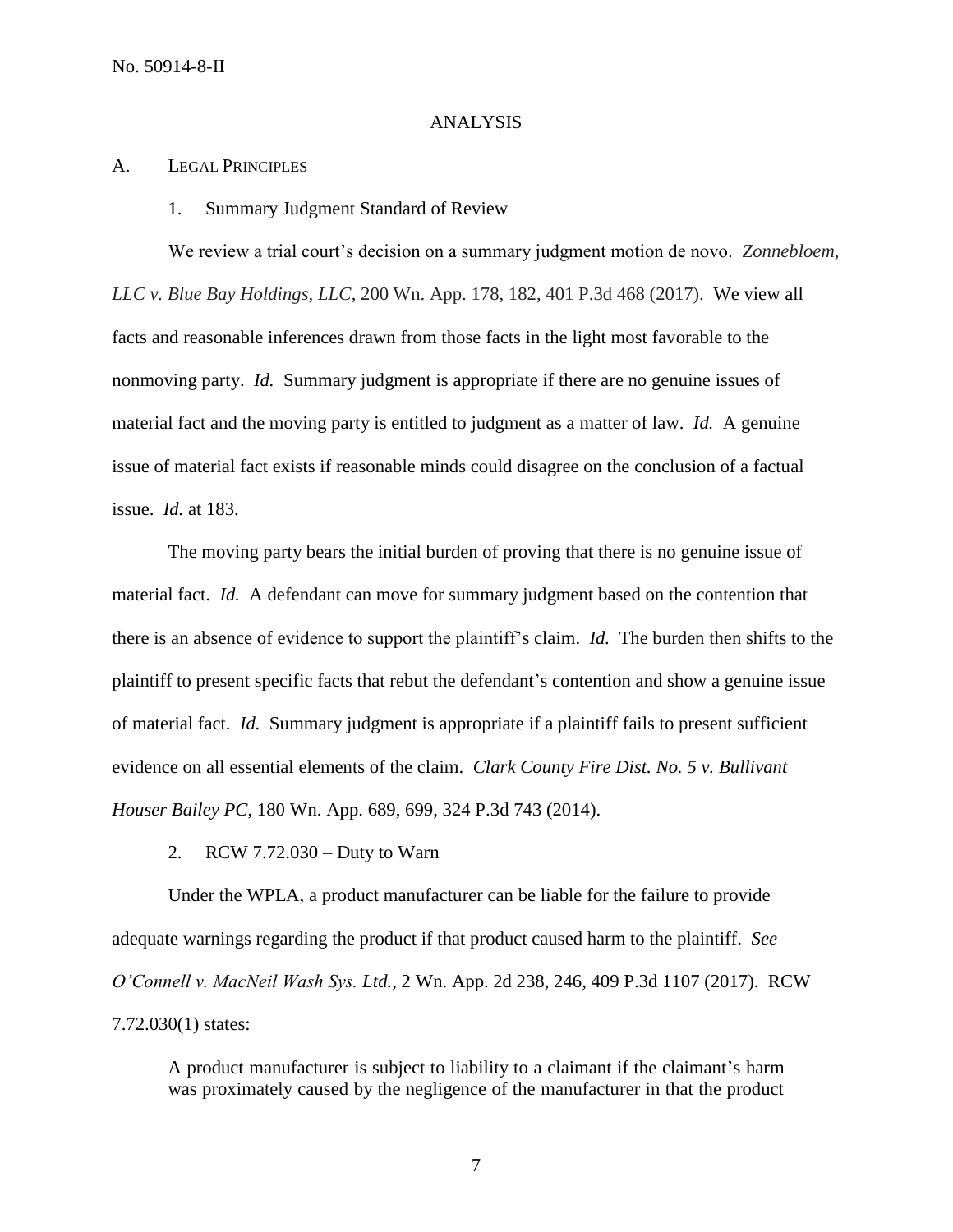was . . . not reasonably safe because adequate warnings or instructions were not provided.

The WPLA's liability standards are derived from the *Restatement (Second) of Torts* §402A (Am. Law Inst. 1965). *Taylor v. Intuitive Surgical, Inc.*, 187 Wn.2d 743, 754, 389 P.3d 517 (2017).

Although RCW 7.72.030(1) expresses a negligence liability standard, the strict liability standard established in *Restatement* §402A apparently applies to failure to warn claims. *Taylor*, 187 Wn.2d at 760, 764. Comment k to §402A provides an exception to the application of strict liability for "[u]navoidably unsafe products," including prescription drugs. However, a product is "unavoidably unsafe" and the exception applies only when the product is "accompanied by adequate warnings." *Taylor*, 187 Wn.2d at 764.

3. Learned Intermediary Doctrine

In evaluating a prescription drug manufacturer's duty to provide adequate warnings under

RCW 7.72.030(1), Washington courts apply the learned intermediary doctrine. *Taylor*, 187

Wn.2d at 757-58; *Terhune v. A. H. Robins Co.*, 90 Wn.2d 9, 13-14, 577 P.2d 975 (1978).

Under the learned intermediary doctrine, manufacturers of medical products can satisfy their duty to warn patients of the risks of their products by providing those warnings to the doctors prescribing the products. The manufacturer's duty to provide warnings to patients transfers to the doctor, who is in a better position to communicate them to the patient.

*Taylor*, 187 Wn.2d at 757.

The Supreme Court in *Terhune* explained the rationale behind and effect of the learned

intermediary doctrine in prescription drug cases:

Where a product is available only on prescription or through the services of a physician, the physician acts as a "learned intermediary" between the manufacturer or seller and the patient. It is his duty to inform himself of the qualities and characteristics of those products which he prescribes for or administers to or uses on his patients, and to exercise an independent judgment, taking into account his knowledge of the patient as well as the product. The patient is expected to and, it can be presumed, does place primary reliance upon that judgment. The physician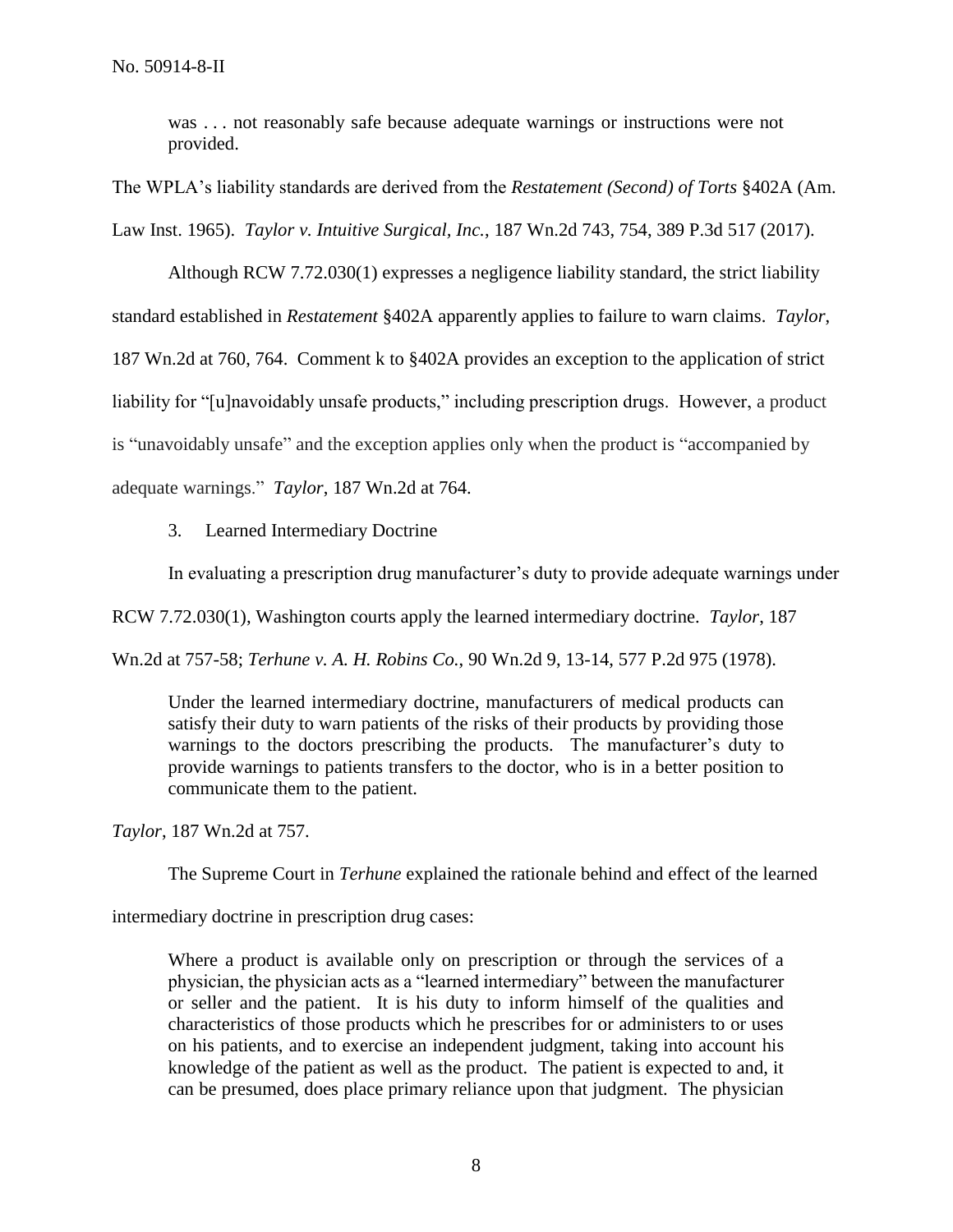decides what facts should be told to the patient. Thus, if the product is properly labeled and carries the necessary instructions and warnings to fully apprise the physician of the proper procedures for use and the dangers involved, the manufacturer may reasonably assume that the physician will exercise the informed judgment thereby gained in conjunction with his own independent learning, in the best interest of the patient.

#### 90 Wn.2d at 14.

Here, the Generic Defendants had no duty under the learned intermediary doctrine to directly warn patients like Sherman who were prescribed metoclopramide. Their duty was to provide adequate warnings directed to physicians through the package inserts required under federal law. *See McKee v. Am. Home Prods. Corp.* 113 Wn.2d 701, 718, 782 P.2d 1045 (1989).

# B. DUTY TO UPDATE METOCLOPRAMIDE WARNINGS

Sherman alleges that the Generic Defendants breached their duty to warn by failing to update their package inserts to reflect the strengthened warnings included in the 2004 and 2009 revisions to the Reglan package inserts. The Generic Defendants argue that even if their package inserts were inadequate, the trial court erred in denying their summary judgment motion regarding the failure to update claim based on proximate cause because Dr. Silverman testified that he did not read any package inserts and did not consider package inserts in prescribing metoclopramide for Sherman. We agree with the Generic Defendants.

1. Proximate Cause

To establish proximate cause based on a manufacturer's failure to warn, the plaintiff must show that the failure to warn was both the cause in fact and the legal cause of the harm. *Hiner v. Bridgestone/Firestone, Inc.*, 138 Wn.2d 248, 256, 978 P.2d 505 (1999). Cause in fact refers to the actual connection between an act and an injury – whether, but for the act, the injury would not have occurred. *See Dunnington v. Virginia Mason Med. Ctr.*, 187 Wn.2d 629, 636, 389 P.3d 498 (2017). The Generic Defendants focus on the cause in fact prong.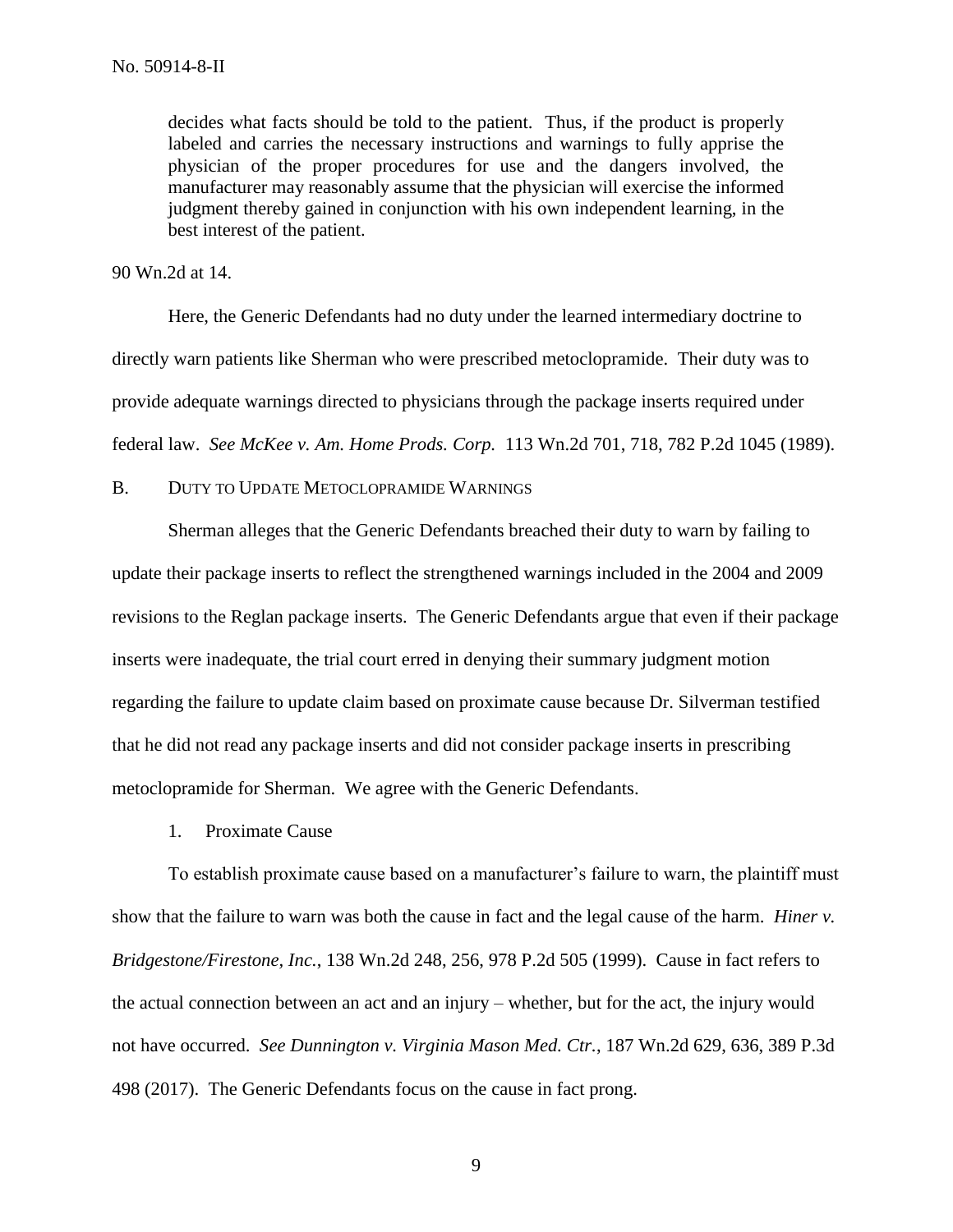# 2. *Douglas v. Bussabarger*

The Generic Defendants argue that summary judgment was appropriate regarding

proximate cause here under *Douglas v. Bussabarger*, 73 Wn.2d 476, 438 P.2d 829 (1968). We

agree.

In *Douglas*, the plaintiff was injured by the spinal block used to anesthetize her during an operation. *Id.* at 477. She sued both the doctor who administered the spinal block and the drug company that supplied the anesthetic. *Id.* The Supreme Court summarily held that any failure to warn by the drug manufacturer could not be the proximate cause of the plaintiff's harm. *Id.* at 477-78. The court's entire analysis was as follows:

There is no substantial basis for appeal as to defendant-drug company. . . . The only question raised by plaintiff is whether the company should have labeled the drug's container so as to warn of possible dangers of use of the drug. However, even if we assume such labeling should have taken place, defendant-Dr. Bussabarger testified that *he relied on his own knowledge of anesthetics and, in fact, did not read the labeling which was on the container*. Thus, if defendant-drug company was negligent in not labeling its container so as to warn of dangers, this negligence was not a proximate cause of plaintiff's disability.

*Id.* at 478 (emphasis added).

The only reported Washington case that has cited *Douglas* regarding a drug company's duty to warn is *Hibbs v. Abbott Laboratories*, 62 Wn. App. 451, 814 P.2d 1186 (1991). In *Hibbs*, the court noted that in *Douglas* the doctor's testimony that he did not read the drug label allowed the Supreme Court to conclusively determine that the doctor would not have seen any warnings the drug company might have provided. *Hibbs*, 62 Wn. App. at 456-57. However, the court distinguished *Douglas* because the doctor in *Hibbs* "never said that he did not or would not have read the labeling. He simply explained that it was his own knowledge of the drug that persuaded him to prescribe it . . . , not the drug company's promotional literature." *Id.* at 457.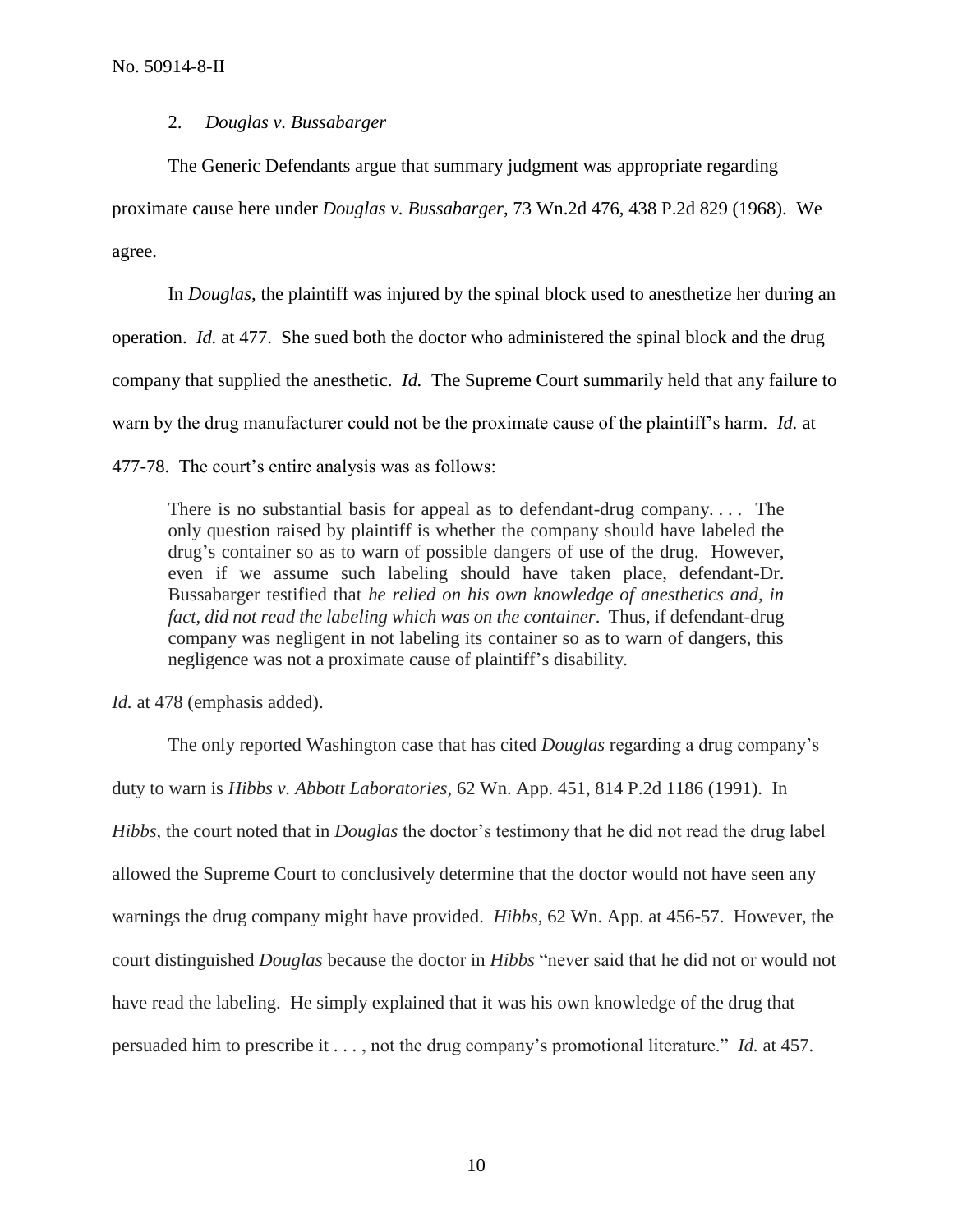Sherman appears to question the holding in *Douglas*, citing a New Mexico case that distinguished *Douglas* as not well reasoned. *Richards v. Upjohn Co.*, 95 N.M. 675, 680, 625 P.2d 1192 (1980). However, in *Thom v. Bristol-Myers Squibb Co.*, the Tenth Circuit Court of Appeals stated, "The majority of courts that have examined the issue have held that when a physician fails to read or rely on a drug manufacturer's warnings, such failure constitutes the 'intervening, independent and sole proximate cause' of the plaintiff's injuries, *even where the drug manufacturer's warnings were* inadequate." 353 F.3d 848, 856 (10th Cir. 2003) (quoting *Formella v. Ciba-Geigy Corp*., 100 Mich. App. 649, 300 N.W.2d 356, 358-59 (1980). The court cited to *Douglas*, 73 Wn.2d 476, and other cases for this proposition.

In any event, *Douglas* is a Washington Supreme Court case that states a clear holding regarding proximate cause. We are required to follow this binding authority. *Sluman v. State*, 3 Wn. App. 2d 656, 696, 418 P.3d 125, *rev. denied* 192 Wn.2d 1005 (2018). As a result, *Douglas* provides the controlling law in this case.

3. Analysis

Here, Dr. Silverman testified unequivocally that (1) he did not read package inserts and did not recall ever reading a package insert, (2) he had never read a package insert for Reglan or metoclopramide, and (3) any changes to the package inserts for metoclopramide did not impact his prescription decision because he did not look at them. Sherman presented no evidence that would create a genuine issue of fact regarding whether Dr. Silverman ever read the package inserts for metoclopramide.

Based on these undisputed facts, *Douglas* controls. The Generic Defendants' alleged failure to update the package inserts cannot be the proximate cause of Sherman's condition as a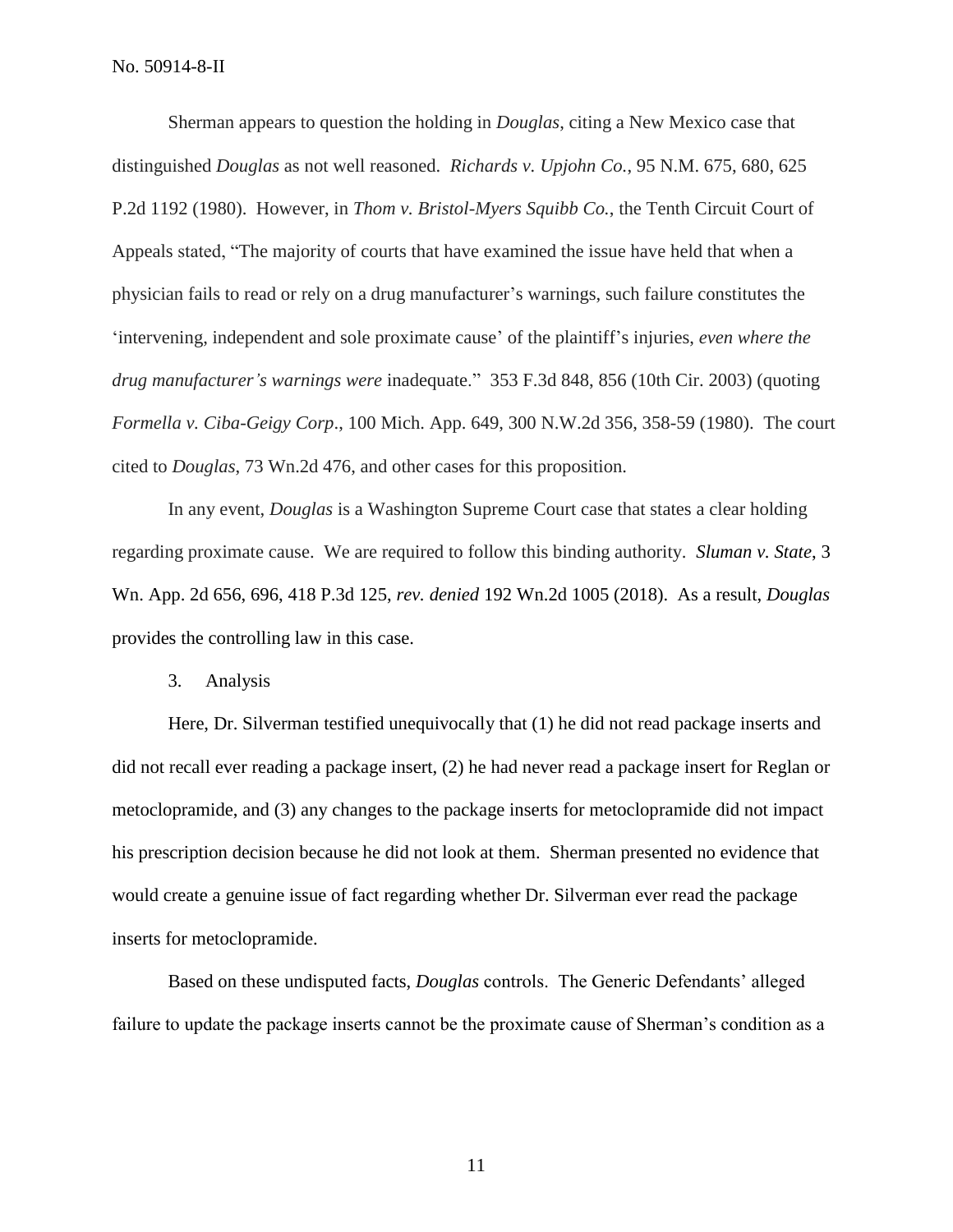No. 50914-8-II

 $\overline{a}$ 

matter of law because even if they had updated the package inserts, Dr. Silverman would not have read them.

Because Dr. Silverman did not read package inserts, there is no genuine issue of fact regarding whether the Generic Defendants' alleged failure to update the warnings proximately caused her condition. Accordingly, we hold that the trial court erred in denying the Generic Defendants' summary judgment motion regarding Sherman's failure to update claim.

# C. DUTY TO COMMUNICATE WARNINGS IN OTHER WAYS

Sherman alleges that the Generic Defendants breached their duty to warn by failing to communicate the risks of metoclopramide to Dr. Silverman and to the physician community in ways other than in the package insert. The Generic Defendants argue that the trial court erred in denying their summary judgment motion regarding this claim because they had no such "duty to communicate" under the WPLA. We agree with the Generic Defendants.<sup>5</sup>

# 1. Nature of Sherman's Claim

The exact nature of Sherman's claimed duty to communicate claim is unclear. Sherman states that "her claims are about Generic Defendants' failures to communicate to [Dr. Silverman], or to anyone in the physician community whose opinion he deems important, the multiple changes that were made to that label which substantially increased the warnings associated with long-term use." Br. of Resp't at 20-21. She further states that "Dr. Silverman's failure to read the package insert is irrelevant to Mrs. Sherman's claim that Generic Defendants failed to communicate the drug's approved warnings in *other* ways." Br. of Resp't at 22.

<sup>&</sup>lt;sup>5</sup> The Generic Defendants also argue that Sherman cannot show there is a genuine issue of fact as to whether the failure to communicate was a proximate cause of her condition. Because we hold that the Generic Defendants had no duty to communicate under the WPLA, we do not address proximate cause.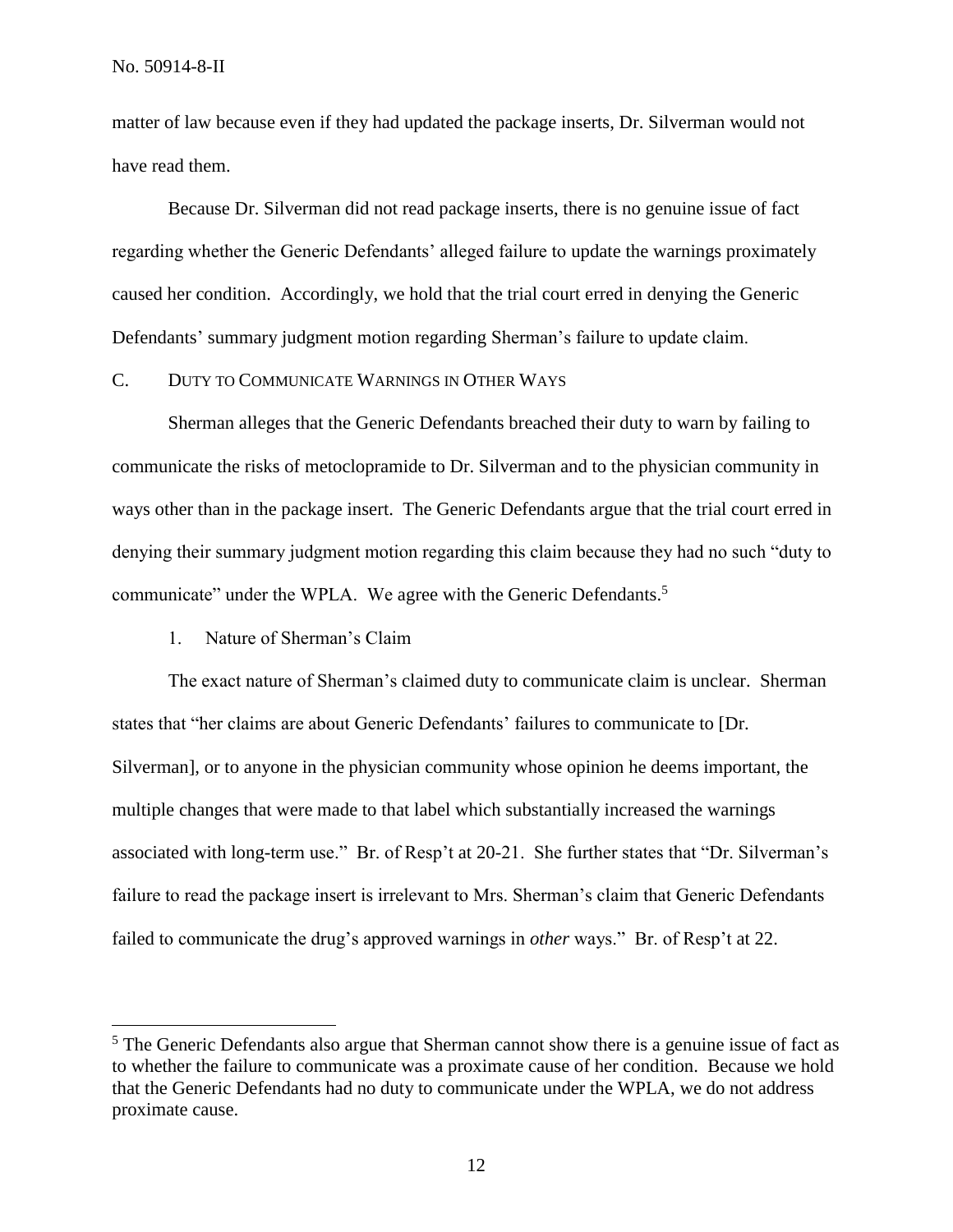However, she does not specifically identify in her appellate brief the "other" type of communications that she believes the Generic Defendants were required to send. In another context, Sherman discusses Dear Doctor letters. She apparently contends that the Generic Defendants at least were required to send Dear Doctor letters to Dr. Silverman and to other doctors in the physician community.

In her complaint, Sherman alleged that the Generic Defendants had a duty to (1) communicate to doctors through such means as Dear Doctor letters and advertising in medical periodicals the new warning information in the revised Reglan labels, (2) disseminate information about the risks of metoclopramide throughout the medical community in the form of reprinted publications of peer-reviewed scientific research on metoclopramide use, and (3) sponsor independently produced educational programs for doctors about metoclopramide use. But other than the Dear Doctor letters, Sherman does not mention any of these other means of communication in her brief.

## 2. Scope of Duty to Warn

Regardless of the type of other communication that Sherman claims the Generic Defendants were required to make, the Generic Defendants argue that they had no duty under the WPLA to make *any* communications to doctors regarding warnings other than in the package insert. We agree under the fact of this case.

As noted above, RCW 7.72.030(1) addresses the liability of a product manufacturer for the failure to provide adequate warnings. That statute states:

A product manufacturer is subject to liability to a claimant if the claimant's harm was proximately caused by the negligence of the manufacturer in that the product was . . . not reasonably safe because adequate warnings or instructions were not provided.

. . . .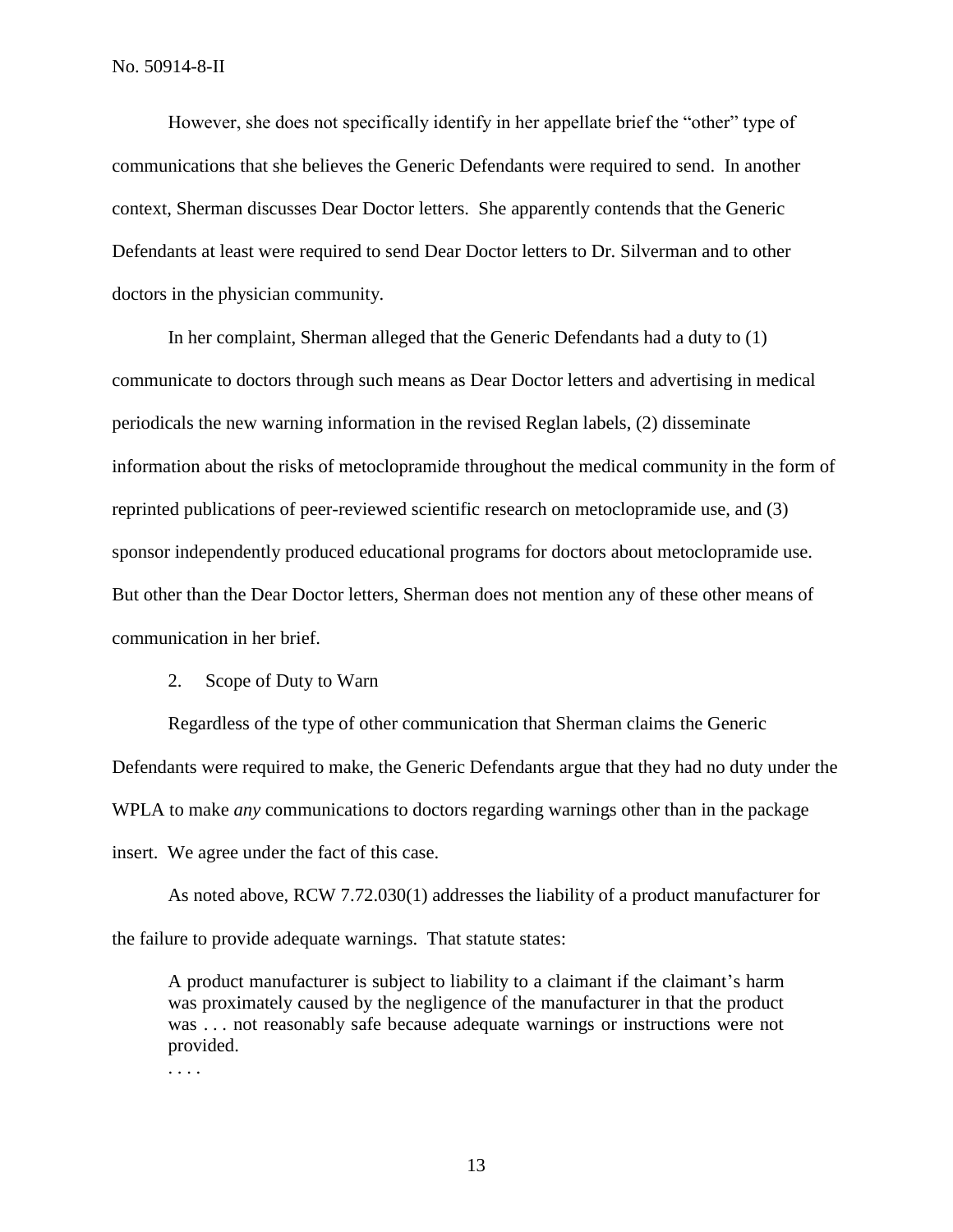(b) A product is not reasonably safe because adequate warnings or instructions were not *provided with the product*, if, at the time of manufacture, the likelihood that the product would cause the claimant's harm or similar harms, and the seriousness of those harms, rendered the warnings or instructions of the manufacturer inadequate and the manufacturer could have provided the warnings or instructions which the claimant alleges would have been adequate.

RCW 7.72.030(1) (emphasis added).

RCW 7.72.030(1)(b) expressly states that adequate warnings must be "provided with the product." The Supreme Court in *Taylor* also stated that "the WPLA requires that warnings be *provided with products*." 187 Wn.2d at 753 (emphasis added). For prescription drugs, the package inserts are provided with the product. *See McKee*, 113 Wn.2d at 718. Nothing in RCW 7.72.030(1)(b) requires product manufacturers to provide additional warnings beyond those that are provided with the product.

In addition, comment k to *Restatement* §402A states that unavoidably unsafe products must be "*accompanied by* proper directions and warning." (Emphasis added.) And the court in *Terhune* – which applied comment k – stated that that a drug manufacturer may rely on the doctor as a learned intermediary if "the product . . . *carries* the necessary instructions and warnings." 90 Wn.2d at 14 (emphasis added). *Restatement* §402A and *Terhune* predate the adoption of the WPLA. But as the Supreme Court noted in *Taylor*, the WPLA "closely mirrors" §402A. 187 Wn.2d at 754.

The Generic Defendants also cite to cases from other jurisdictions holding that a drug manufacturer's duty to warn is limited to providing a package insert that accompanies the product. *See Guarino v. Wyeth, LLC*, 719 F.3d 1245, 1250 (11th Cir. 2013); *Metz v. Wyeth, LLC*, 872 F. Supp. 2d 1335, 1344-45 (M.D. Fla. 2012).

Sherman disagrees with the Generic Defendants' interpretation of RCW 7.72.030(1)(b) and their reliance on *Restatement* §402A. But she does not explain why the "provided with the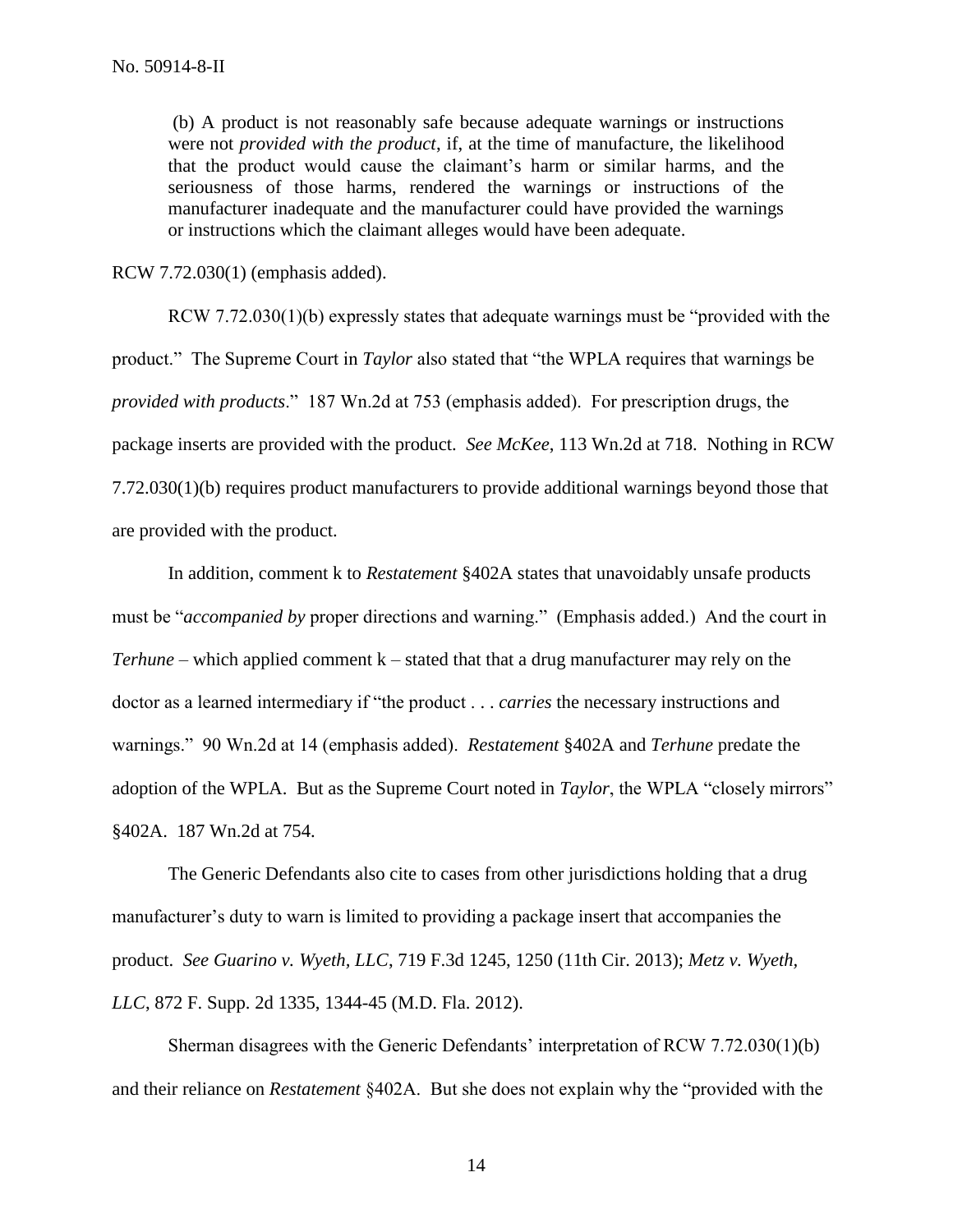product" language in RCW 7.72.030(1)(b) should be disregarded.<sup>6</sup> And she cites no authority for the proposition that a prescription drug manufacturer has a duty to communicate the risks of the product in any manner other than through package inserts.

Sherman suggests that the Generic Defendants had a duty to communicate by means other than the package inserts under RCW 7.72.030(1)(c). This subsection states:

A product is not reasonably safe because adequate warnings or instructions were not provided after the product was manufactured where a manufacturer learned or where a reasonably prudent manufacturer should have learned about a danger connected with the product after it was manufactured. In such a case, the manufacturer is under a duty to act with regard to issuing warnings or instructions concerning the danger in the manner that a reasonably prudent manufacturer would act in the same or similar circumstances. This duty is satisfied if the manufacturer exercises reasonable care to inform product users.

RCW 7.72.030(1)(c).

 $\overline{a}$ 

However, RCW 7.72.030(1)(c) applies when the product manufacturer learns *after the product was manufactured* (and presumably after adequate warnings were provided with the product) about a danger connected with the product. Here, Sherman does not argue that the Generic Defendants first learned about the need for strengthened warnings for metoclopramide after their generic metoclopramide was manufactured. Sherman claims that the Generic Defendants knew about the risk of tardive dyskinesia associated with long-term use of metoclopramide when the strengthened warnings were approved in 2004 and 2009 and failed to include those warnings with their product or otherwise.

 $6$  Sherman primarily argues, correctly, that RCW 7.72.030(1)(b) supports her claim that the Generic Defendants had a duty to *update* their package inserts because that claim involves warnings "provided with the product." But that argument is immaterial to her "duty to communicate" claim. And as discussed above, Sherman's duty to update claim fails on proximate cause grounds.